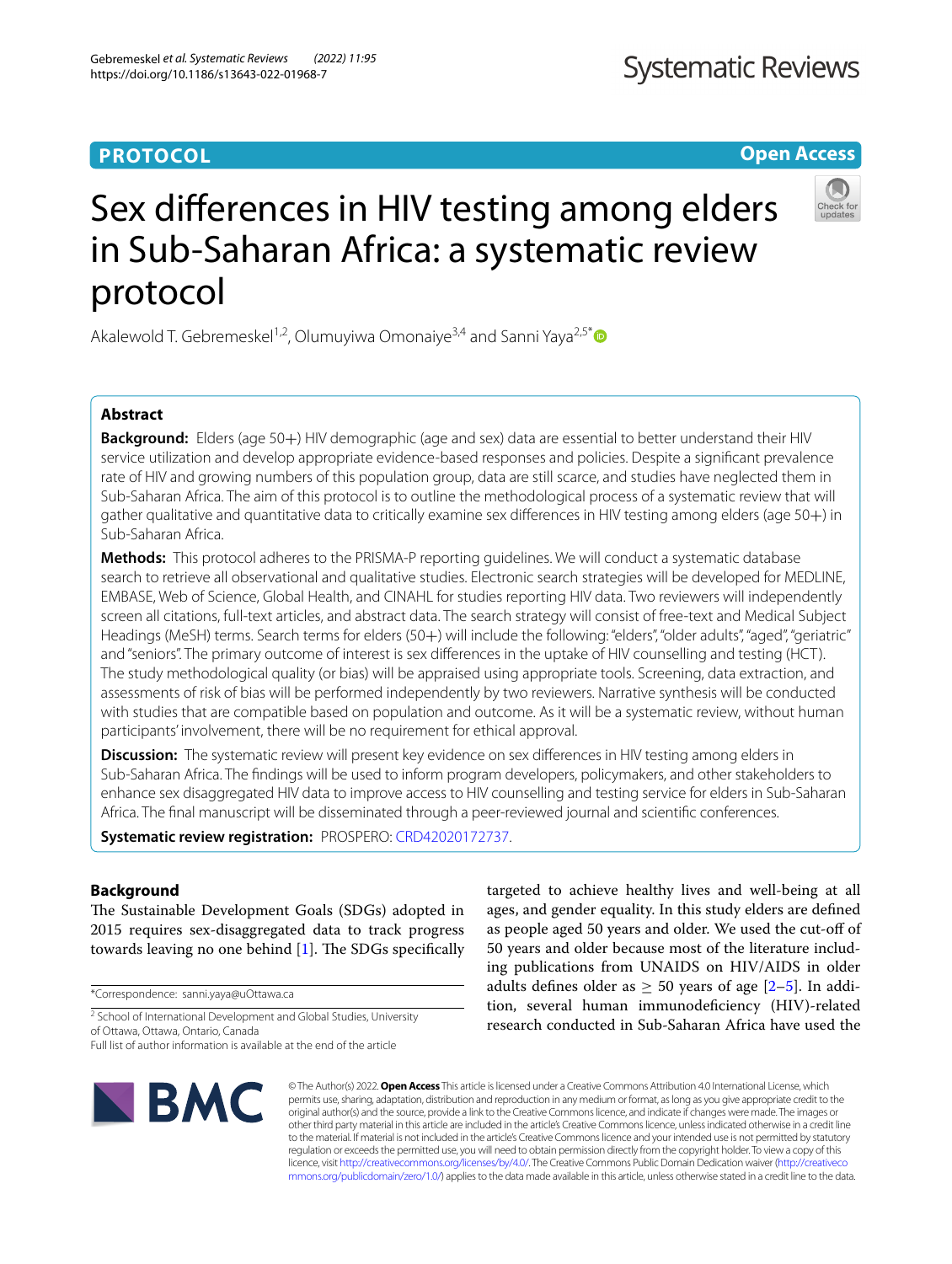cut-of point of aged 50 years and over to defne elders or older adults [\[6](#page-4-3), [7\]](#page-4-4).

In 2015, there were 46 million people 60 years or older in Sub-Saharan Africa, an increase from 23 million in 1990 [\[8](#page-4-5)]. According to the Department of Economic and Social Afairs, Population Division of the United Nations, it is projected that 161 million older persons will reside in the region by 2050  $[8]$  $[8]$ . This growth rate is faster than that experienced by any other region since 1950 [\[8\]](#page-4-5).

In the context of HIV, it is estimated that there are three million adults 50 years and older living with HIV in Sub-Saharan Africa representing over 14% of those over the age of 15 infected [\[9\]](#page-4-6). Despite this, most HIV messaging and prevention interventions in Sub-Saharan Africa is targeted toward persons between ages 15 and 49 years  $[9-11]$  $[9-11]$ . Thus, most research on HIV in the continent have largely ignored aged 50 and older [\[10](#page-4-8)[–12\]](#page-5-0). HIV testing and counseling (HCT) is a vital component for HIV control-HCT is the entry-point to prevention, care, and treatment which is required to reduce mortality and halt ongoing HIV transmission  $[13]$  $[13]$  $[13]$ . There are different modalities of HCT, which include standalone voluntary counseling center/clinic, mobile and home-based, and health facility integrated. The primary goal of homebased HCT is to bring HCT services to households, overcoming some of the impediments of access to HCT services and providing testing to individuals who might not otherwise seek services [[14\]](#page-5-2). Facility integrated HCT entail integrating HCT services into existing diferent point of services within a health facility to ensure that all clients have access to HCT whenever they are accessing care and treatment within the health facility [\[15](#page-5-3)].

HCT has been shown to infuence positive behaviour change for those found to be infected with HIV  $[16-18]$  $[16-18]$  $[16-18]$ . Hence, HCT is a key component of public health efforts to lower HIV incidence [[19\]](#page-5-6). However, evidence shows that older adults in Sub-Saharan Africa lag behind in accessing HCT service by comparison to other age groups and are less likely to have been tested for HIV [\[9](#page-4-6), [20,](#page-5-7) [21](#page-5-8)]. This is because limited HIV prevention intervention is targeted at older adults [[9\]](#page-4-6), healthcare providers may overlook testing older adults for HIV [[22](#page-5-9)] and older adults may have low levels of awareness of the risk for contracting HIV [[23\]](#page-5-10). Consequently, older adults are disadvantaged when it comes to accessing early diagnosis of HIV infection and timely initiation of antiretroviral therapy  $[24-26]$  $[24-26]$  $[24-26]$ . Thus, given the necessity for early identifcation of HIV infection among older patients, it is crucial that healthcare professionals adopt routine HIV screening as a standard of care for this population group regardless of their previous HIV negative status [\[27](#page-5-13)].

Furthermore, one of the major challenges of public health programmes including HIV control, is inequalities in health among diferent groups [[28\]](#page-5-14). Gender/sex, race/ ethnicity/culture/language, place of residence, religion, occupation, education, and socio-economic status are examples of some of the diferent determinants of health inequalities. Additionally, in this current era of large scale up of HCT initiatives in Sub-Saharan Africa [\[29](#page-5-15)], clarifying sex diferences in HIV testing among older adults may give insights about their testing experiences and how their HIV care needs can be efectively met. However, there is paucity of data about the role that sex diference play regarding the uptake of HIV testing in Sub-Saharan Africa among older adults. This information is crucial as it will provide information about the prevalence and testing behaviour of older adults.

Additionally, elders (age 50+) HIV demographic (age and sex) data are essential to better understand their HIV service utilization and develop appropriate evidence-based responses and policies. To track gaps among women and men on various social and economic indicators, it is critical that data are disaggregated by sex and age. This is because sex and age-related data are crucial to understanding how HIV may impact diferent population groups and whether programs are meeting the unique needs of such groups [[30\]](#page-5-16). Sex- and age-disaggregated data are also essential to the efficient and effective use of limited public health resources  $[31]$  $[31]$ . Therefore, we hypothesize that there will be sex diferences in HCT uptake among elders in Sub-Saharan Africa because research demonstrates that in Sub-Saharan Africa the odds of ever having an HIV test is smaller for adults aged 50 years and over and smaller for older females compared to males aged 25–49 [[9](#page-4-6)]. Additionally, in Sub-Saharan Africa lower testing rates have been recorded among older adults and among older women in particular [\[9](#page-4-6)]. Furthermore, we suspect that certain social norms and biological factors may be at play that could be responsible for sex diferences in HCT uptake in this region. For example, late diagnosis and commencement of antiretroviral therapy is widespread among midlife-older men, who subscribe to long-established views of masculinity and age which view accessing HIV services, including testing, as a threat to their status in community and family life [\[32,](#page-5-18) [33\]](#page-5-19). For some midlife-older women, who no longer require family planning or antenatal care services, access to and uptake of HIV testing decreases substantially [\[34](#page-5-20)].

Thus, the review will include and analyze data disaggregated by sex and age. Analysis of data by sex and age also help to ensure that health systems do not perpetuate inequalities which are linked with undesirable health outcomes [\[30](#page-5-16)].

Therefore, the aim of this protocol is to outline the methodological process of a systematic review that will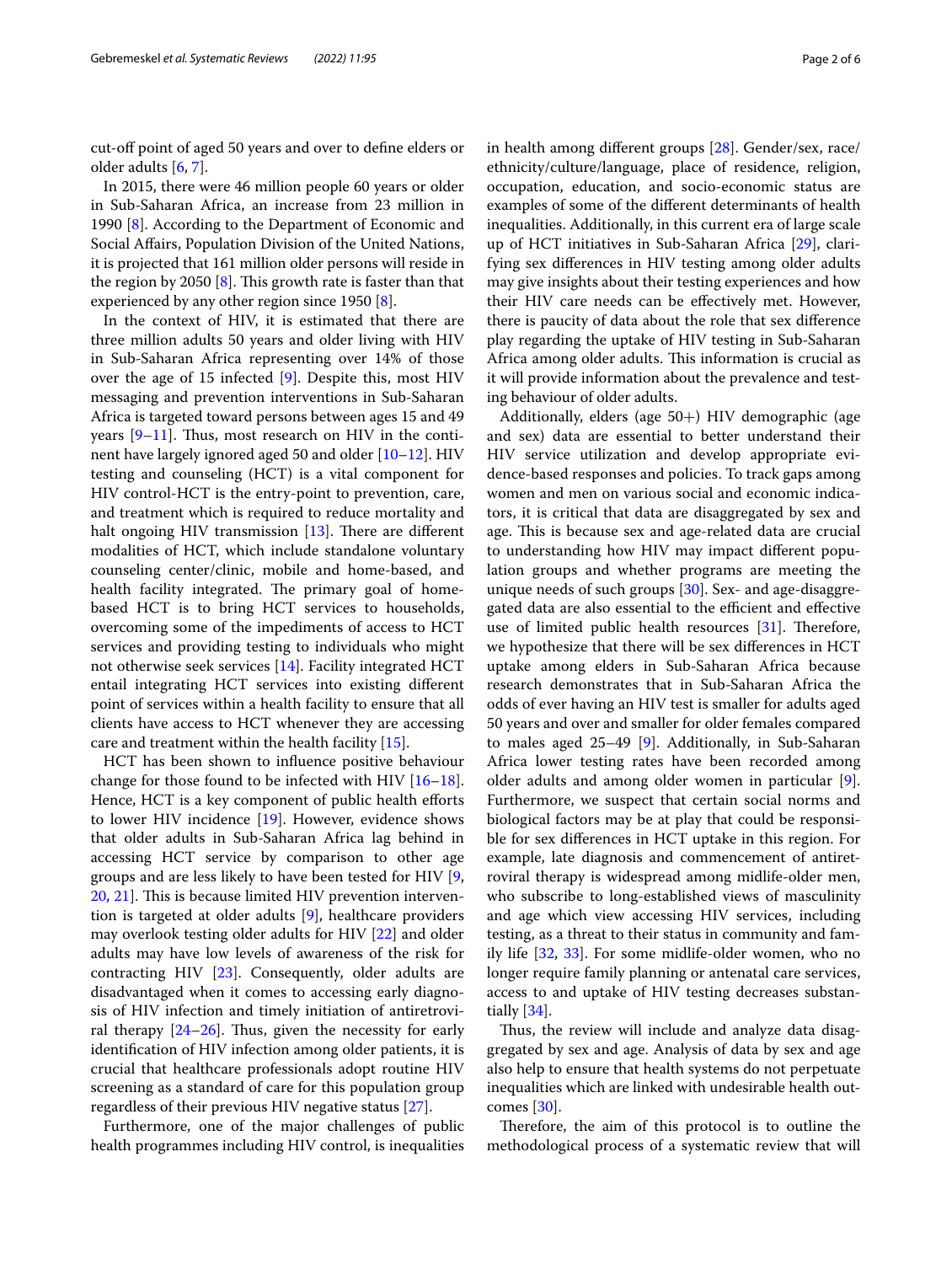gather qualitative and quantitative data to examine sex diferences among elders (age 50+) in Sub-Saharan Africa.

# **Methods**

# **Protocol registration and reporting**

This protocol has been registered within the PROSPERO database (the registration number is CRD42020172737). This protocol was designed and written according to the Preferred Reporting Items for Systematic Review and Meta-analysis Protocols (PRISMA-P) guideline for reporting systematic reviews, (see checklist in Addi-tional file [1\)](#page-4-9)  $[35]$  $[35]$ . This review will be conducted as per the Cochrane Handbook for Systematic Reviews of Interventions [[36](#page-5-22)] and the fndings will be reported in accordance with the reporting guidance provided in the PRISMA statement [[37](#page-5-23)].

# **Type of study**

Observational and qualitative studies will be included in the review. Eligible studies must have reported sex diferences in HIV testing uptake in a standard of HCT service among older adults in Sub-Saharan Africa.

# **Type of participants**

Studies focusing on elders  $(50+)$  men and women who received HCT in Sub-Saharan Africa will be considered.

# **Type of intervention(s)**

There is no specific intervention targeted for this study, however, we will consider standard HCT services including stand alone, mobile, home to home and health facility-based services.

# **Type of outcome**

The primary outcome of interest is sex differences in the uptake of HCT and factors associated with the differential uptake among elders (age 50+) in Sub-Saharan Africa.

# **Inclusion criteria**

Studies that report sex disaggregated data in HCT utilization either in health facility or community settings among elders (age 50+) in Sub-Saharan Africa will be included. Elders HCT utilization is defned as elders (50+) men and women who received an HIV test and counselling and who know their HIV test result in Sub-Saharan Africa. Articles published between January 2000 and January 2020 will be considered. This period is selected because the years 2000 to 2015 represent the era of Millennium Development Goals, where signifcant progress was made around the world, including in infants' health. As a continuation of the increased focus of research on child health, the Sustainable Development Goals adopted in 2015 set new targets to reduce health inequality by 2030. The period from 2000 to 2020 thereby accounts for the new wave of research related to development goals on health for all, since the turn of the century.

# **Exclusion criteria**

HTC studies conducted outside of Sub-Saharan Africa countries, non-primary literature, such as reviews, editorials, study protocols and clinical guidelines, non-peer reviewed journal articles, and conference proceedings will be excluded.

# **Search methods for identifcation of studies** *Electronic searches*

The primary source of the literature will be a structured search of major electronic databases (from inception onwards): MEDLINE, EMBASE, Web of Science, Global Health, and CINAHL for studies reporting data on HCT uptake among elders. The searches will be designed and conducted by the review team which includes two experienced public health researchers in collaboration with a Health Sciences librarian. We will perform hand-searching of the reference lists of included studies, relevant reviews, and other relevant documents such as government reports and grey literature. Examples of key words that will be used in the search include elders or senior or aged or geriatric, HIV or HIV/AIDs, counseling, and testing or screening. A draft search strategy for multiple databases is provided in Additional fle [2](#page-4-10) and a sample of a line-by-line strategy that has been tested in Medline is provided in Additional fle [3](#page-4-11).

# **Data collection and analysis**

# *Selection of studies*

The articles retrieved from searches in each database will be uploaded into the Covidence article online management system to be screened by two authors (AG&OO) within the Covidence database for their relevance and eligibility to the review. The two reviewers will independently screen the titles and abstracts according to a pre-defned inclusion criteria checklist and will exclude unrelated ones. In case of disagreement between the reviewers, the judgment of article inclusion in the study will be made by a third person. The full texts will be read by the two individuals separately, and the fnal decisions will be made based on the checklist of inclusion criteria. The PRISMA statement (Preferred Reporting Items for Systematic Review and Meta-Analyses) flowchart will be used to document the selection process [[37\]](#page-5-23).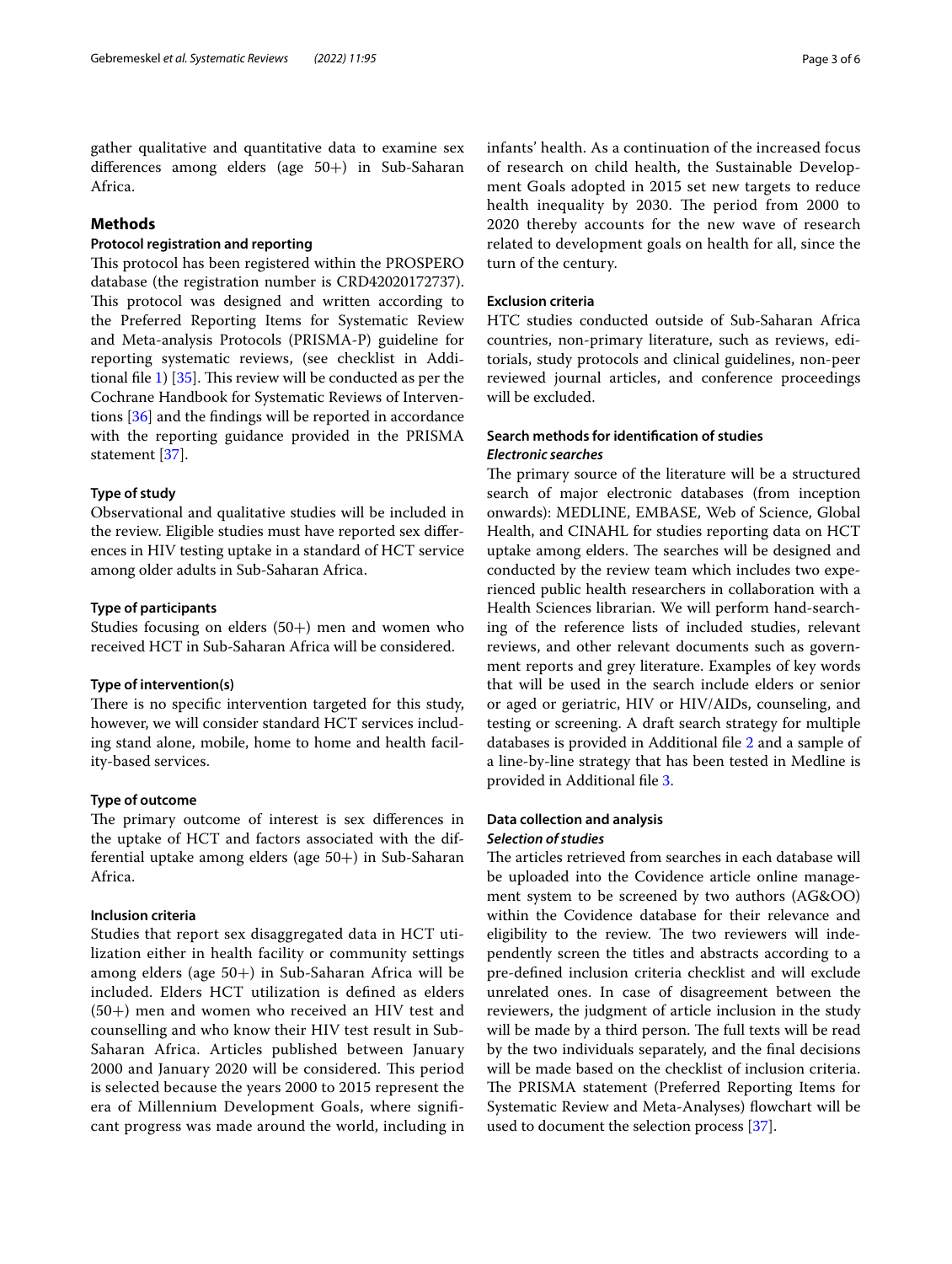# *Data extraction and management*

The authors will adapt a data collection form based on the needs of the review from a standardized data extraction form by the Cochrane library. The data extracted will include all details specifc to the review question, fulflling the requirements for the narrative synthesis. The content of each included studies will be extracted by two team members, independently and potential conficts will be resolved through discussion. A data extraction form will be designed and used to extract information from each study report. Information of interest will include the following:

- 1. Study characteristics: study design, year of publication, journal, year (or period) of study conduct, and geographical location of where study was conducted, and factors associated with HCT will also be extracted.
- 2. Participant characteristics**:** sample size, age, and sex/ gender.
- 3. Model of HCT: stand alone HCT clinic, mobile/ home to home HCT, and health facility integrated HCT modalities.
- 4. Data collection method (e.g., survey, facility-based record)
- 5. Statistical analyses method and main outcomes including elders HCT utilization sex disaggregated data.

We will also contact primary study authors for key information when data are ambiguous or missing from the included studies.

# *Appraisal of study quality*

Methodological rigor in this review will be achieved by having two independent reviewers critically appraising the methodological validity of the included studies. The reviewers will evaluate the qualitative studies using the Critical Appraisal Skills Programme checklists (CASP) qualitative checklist: 10 questions to help you make sense of a Qualitative research [\[38\]](#page-5-24). Overall narrative description of the fndings of the appraisal of the qualitative studies will be presented. Quantitative studies will be evaluated with Quality Assessment Tool for Quantitative Studies [\[39](#page-5-25)] by the Efective Public Health Practice Project [\[39](#page-5-25)]. Each study will be assessed based on the six domains and given a score of 'strong', 'moderate' or 'weak.' Then an overall score will be given for each study based on the sum of values given on the six domains. Global rating for the studies will be presented as 'strong' (no weak ratings), 'moderate' (one weak rating) and 'weak' (two or more weak ratings). Studies will not be excluded or weighted based on the quality of the reporting assessments. The results of the appraisals and assessments will be used to inform data interpretation and ultimately determine trustworthiness of review fndings and conclusions.

Two authors will independently check all the publications for completeness and accuracy of the quality assessment. Diferences in decisions relating to the quality assessment will be resolved by discussion among all the authors.

# *Data synthesis*

The data from each paper (e.g., study characteristics, context, participants' age and sex, outcomes, and conclusion) will be used to build evidence tables of an overall description of included studies. Narrative methods of synthesis will be used to synthesize both quantitative and qualitative studies. It is defned as 'an approach to the systematic review and synthesis of fndings from multiple studies that relies primarily on the use of words and text to summaries and explain the findings of the synthesis  $[40]$  $[40]$  This approach is equally suitable for both quantitative and qualitative studies, as the emphasis is on an interpretive synthesis of the narrative fndings of research. It will allow us to encompass the cross disciplinary and methodologically pluralistic natures of research in this topic area of HCT uptake gender diference and associated factors among aged  $(50+)$ .

# **Discussion**

In Sub-Saharan Africa, there is an increasing widespread availability of HCT services because of the implementation of several intervention strategies such as home-based HIV testing [\[41](#page-5-27)], couples testing during antenatal care visits [[42\]](#page-5-28), provider-initiated testing, and counselling [[43\]](#page-5-29). In general, despite the increased availability of HCT services, perceived psychological burden of having to live with HIV, stigma, and gender inequality are some of the factors that remains a signifcant barrier to the uptake of HCT services [\[44](#page-5-30), [45\]](#page-5-31). Specifcally, among younger population groups in Sub-Saharan Africa, obstacles to HCT include but not limited to lack of awareness of available services, low perception of personal risk, fear of negative consequences related to a positive test result, concerns about confdentiality, and lack of HIV/AIDS knowledge [[45,](#page-5-31) [46\]](#page-5-32). Limited data is available on HCT among elders (age 50+) specifcally [[21](#page-5-8)]. Hence, the dearth of information on testing behaviour of elders (age 50+) may result in a high rate of undiagnosed, untreated, and late diagnosed HIV  $[21]$  $[21]$  $[21]$ . This might lead to poorer prognosis due to severely compromised immune system at start of antiretroviral treatment (ART) and increased risk of mortality [[21](#page-5-8)].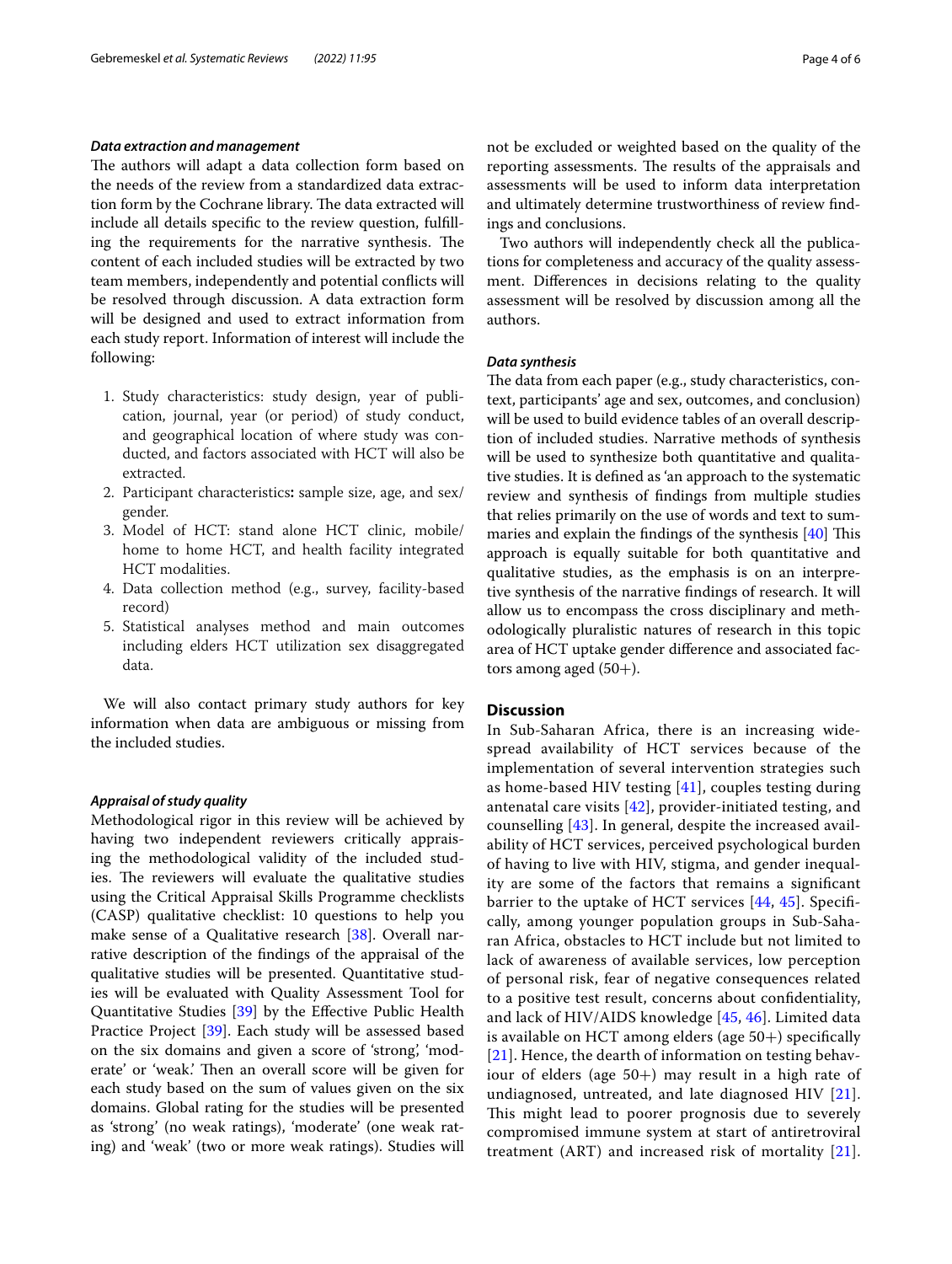Therefore, this review will provide insight on the extent to which health system sex disaggregated data collection may have impacted sex inequality in elders access to HCT. Thus, this systematic review will summarize the evidence regarding context, and participants' sex and age diferences in relation to the uptake and utilization of HCT services among elders in Sub-Saharan Africa. This knowledge may also provide insights about the burden of HIV among older adults which can potentially help to expand targeted prevention activities and testing services -thus leading to a robust public health-oriented HIV epidemic control. Additionally, in this current era of large scale up of HCT initiatives in Sub-Saharan Africa [[29\]](#page-5-15), clarifying sex diferences in HIV testing among older adults may give insights about their testing experiences and how the their HIV care needs can be efectively met.

Program managers, policy-makers, and researchers can use the fndings to enhance access to HCT services for elders in Sub-Saharan Africa. This systematic review and its evidence synthesis will be published in a peerreviewed journal and presented at diferent conferences and scientifc meetings.

We foresee limited studies reporting sex disaggregated data on HCT for elders. This is because the few existing studies have reported older people as single category, typically including all adults aged 50 years and over [\[47](#page-5-33)]. Furthermore, potential limitation may also include elders' age and sex data which are unrecorded, underreported, and misreported. The aforementioned issues can result into missing information (reporting bias), methodological quality issues, and lack of studies that have assessed the elder's sex disaggregated HCT uptake in Sub-Saharan Africa.

#### **Abbreviations**

HIV: Human immunodefciency virus; PRISMA-P: Preferred Reporting Items for Systematic Review and Meta-analysis Protocols; PROSPERO: International Prospective Register of Systematic Reviews; SDGs: Sustainable Development Goals; CASP: Critical Appraisal Skills Programme checklists.

# **Supplementary Information**

The online version contains supplementary material available at [https://doi.](https://doi.org/10.1186/s13643-022-01968-7) [org/10.1186/s13643-022-01968-7](https://doi.org/10.1186/s13643-022-01968-7).

<span id="page-4-10"></span><span id="page-4-9"></span>**Additional fle 1.** PRISMA-P 2015 Checklist.

<span id="page-4-11"></span>**Additional fle 2.** Electronic search strategies.

**Additional fle 3.** Sample of Search Strategy used in Medline.

# **Acknowledgements**

Not applicable.

#### **Authors' contributions**

SY led the design and coordination of the review. ATG developed the search strategies in collaboration with a librarian. OO provided input on methodology and subject matter. ATG prepared the initial draft of the protocol, which SY and OO revised. SY had fnal responsibility to submit for publication. All authors were responsible for revising the manuscript critically for important intellectual content. All authors read and approved this fnal manuscript.

# **Funding**

None

# **Availability of data and materials**

Data sharing is not applicable to this article as no datasets were generated or analyzed during the current study.

# **Declarations**

**Ethics approval and consent to participate** Not applicable.

#### **Consent for publication**

Not applicable.

#### **Competing interests**

The authors declare that they have no competing interests.

#### **Author details**

<sup>1</sup> Faculty of Health Sciences, University of Ottawa, Ottawa, Ontario, Canada.<br><sup>2</sup>School of International Development and Global Studies University. <sup>2</sup>School of International Development and Global Studies, University of Ottawa, Ottawa, Ontario, Canada. <sup>3</sup> Centre for Quality and Patient Safety Research, School of Nursing and Midwifery, Deakin University, Burwood, Melbourne, Victoria, Australia. <sup>4</sup> Centre for Nursing and Midwifery Research, James Cook University, Townsville, Queensland, Australia. <sup>5</sup>The George Institute for Global Health, Imperial College London, London, UK.

# Received: 26 April 2020 Accepted: 26 April 2022 Published online: 16 May 2022

#### **References**

- <span id="page-4-0"></span>1. United Nations. Take Action for the Sustainable Development Goals; 2021. [cited 2021 12 April]; Available from: [https://www.un.org/sustainabl](https://www.un.org/sustainabledevelopment/sustainable-development-goals/) [edevelopment/sustainable-development-goals/](https://www.un.org/sustainabledevelopment/sustainable-development-goals/)
- <span id="page-4-1"></span>2. Yasin F, Rizk C, Taylor B, Barakat LA. Substantial gap in primary care: older adults with HIV presenting late to care. BMC Geriatr. 2020;20(1):438.
- 3. Eu B, Salleh E, Sakko A, Guaraldi G. Management of human immunodefciency virus in older people. Aust J Gen Practitioners. 2019;48:440–5.
- 4. UNAIDS. The gap report 2014. 2014 [cited 2021 9 September]; Available from: [https://www.unaids.org/sites/default/fles/media\\_asset/12\\_Peopl](https://www.unaids.org/sites/default/files/media_asset/12_Peopleaged50yearsandolder.pdf) [eaged50yearsandolder.pdf](https://www.unaids.org/sites/default/files/media_asset/12_Peopleaged50yearsandolder.pdf).
- <span id="page-4-2"></span>5. UNAIDS. People Left Behind: People 50 years and older. 2014 [cited 2022 14 April]; Available from: [https://www.unaids.org/sites/default/fles/](https://www.unaids.org/sites/default/files/media/images/gap_report_popn_12_50yrsandolder_2014july-sept.pdf) [media/images/gap\\_report\\_popn\\_12\\_50yrsandolder\\_2014july-sept.pdf](https://www.unaids.org/sites/default/files/media/images/gap_report_popn_12_50yrsandolder_2014july-sept.pdf).
- <span id="page-4-3"></span>6. Harris TG, Rabkin M, El-Sadr WM. Achieving the fourth 90: healthy aging for people living with HIV. AIDS (London, England). 2018;32(12):1563–9.
- <span id="page-4-4"></span>7. Mahy M, Autenrieth CS, Stanecki K, Wynd S. Increasing trends in HIV prevalence among people aged 50 years and older: evidence from estimates and survey data. AIDS. 2014;28:S453–9. [https://doi.org/10.1097/](https://doi.org/10.1097/QAD.0000000000000479) [QAD.0000000000000479.](https://doi.org/10.1097/QAD.0000000000000479)
- <span id="page-4-5"></span>8. United Nations. Sub-Saharan Africa's growing population of older persons. 2016 [cited 2021 13 April]; Available from: [https://www.un.org/](https://www.un.org/en/development/desa/population/publications/pdf/popfacts/PopFacts_2016-1.pdf) [en/development/desa/population/publications/pdf/popfacts/PopFacts\\_](https://www.un.org/en/development/desa/population/publications/pdf/popfacts/PopFacts_2016-1.pdf) [2016-1.pdf.](https://www.un.org/en/development/desa/population/publications/pdf/popfacts/PopFacts_2016-1.pdf)
- <span id="page-4-6"></span>9. Negin J, et al. HIV attitudes, awareness and testing among older adults in Africa. AIDS Behav. 2012;16(1):63–8.
- <span id="page-4-8"></span>10. Mills EJ, Rammohan A, Awofeso N. Ageing faster with AIDS in Africa. Lancet. 2011;377(9772):1131–3.
- <span id="page-4-7"></span>11. Vollmer S, et al. The HIV epidemic in Sub-Saharan Africa is aging: evidence from the demographic and health surveys in Sub-Saharan Africa. AIDS Behav. 2017;21(Suppl 1):101–13.